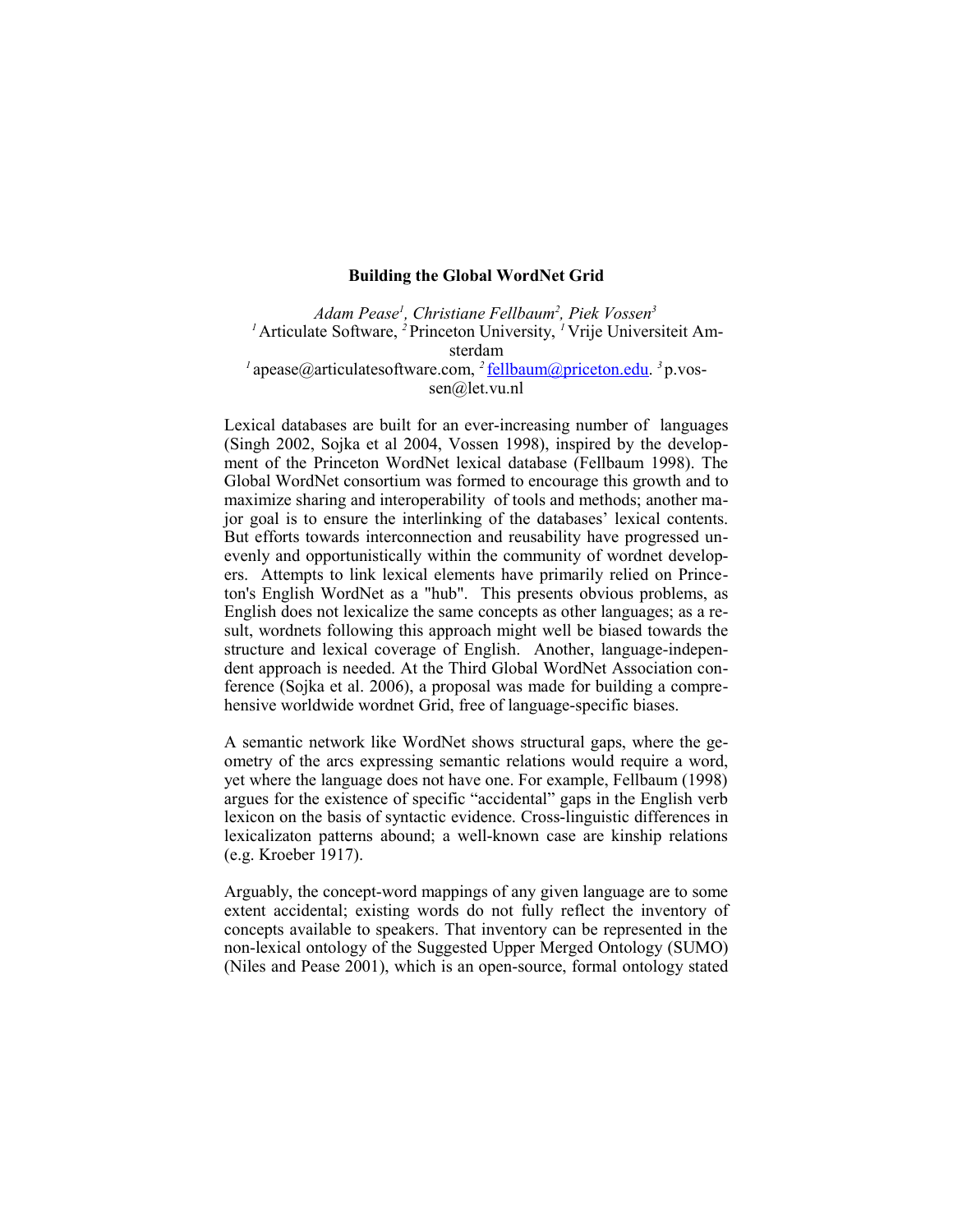in first-order logic. SUMO consists of an upper level of roughly 1000 terms and 4000 axioms, a mid-level ontology that has several thousand more terms and definitions, and domain ontologies that cover over several dozen specific areas including world government, finance and economics, altogether totaling 20,000 terms and 70,000 axioms. SUMO has been mapped by hand to all of the WordNet 3.0 noun and verb synsets (Niles&Pease 2003).

The construction of the Grid will initially focus on three different sets of concepts:

- 1. The [Common Base Concepts](http://www.globalwordnet.org/gwa/gwa_base_concepts.htm) (Vossen 1998): a set of concepts that play a major role **[Piek: can we elaborate wht "major role" means and thus justify the choice of person and vehicle?]** in the building of wordnets in various languages, e.g. the concepts of *person* and *vehicle*.
- 2. The Basic Level Concepts (Rosch 1977): a set of concepts that are frequent and salient; they are neither overly general nor too specific. "Sister" Basic Level Concepts elaborate their shared superordinate concept in a way that maximally distinguishes the Basic Level Concepts from one another, whereas concepts subordinate to the Basic Level Concepts do not add highly distinguishing features. Basic Level Concepts include *house, apple*, *car.*
- 3. Other concepts lexicalized in languages that **somehow [can this be specified?]** depend on the first two sets, e.g. verbs like *sell* and *buy* that represent different perspectives of the same process.

The Common Base Concepts (CBCs) typically are found at the top of a wordnet hierarchy and subsume many hyponyms. The semantic implication of the wordnet structure is preserved, but the ways in which wordnets are structured across languages vary. SUMO provides a common semantic representation for different wordnets. For example, although *container* is a CBC, it is not lexicalized in Dutch and therefore the Dutch wordnet will have a mapping of more specific *containers* to this CBC.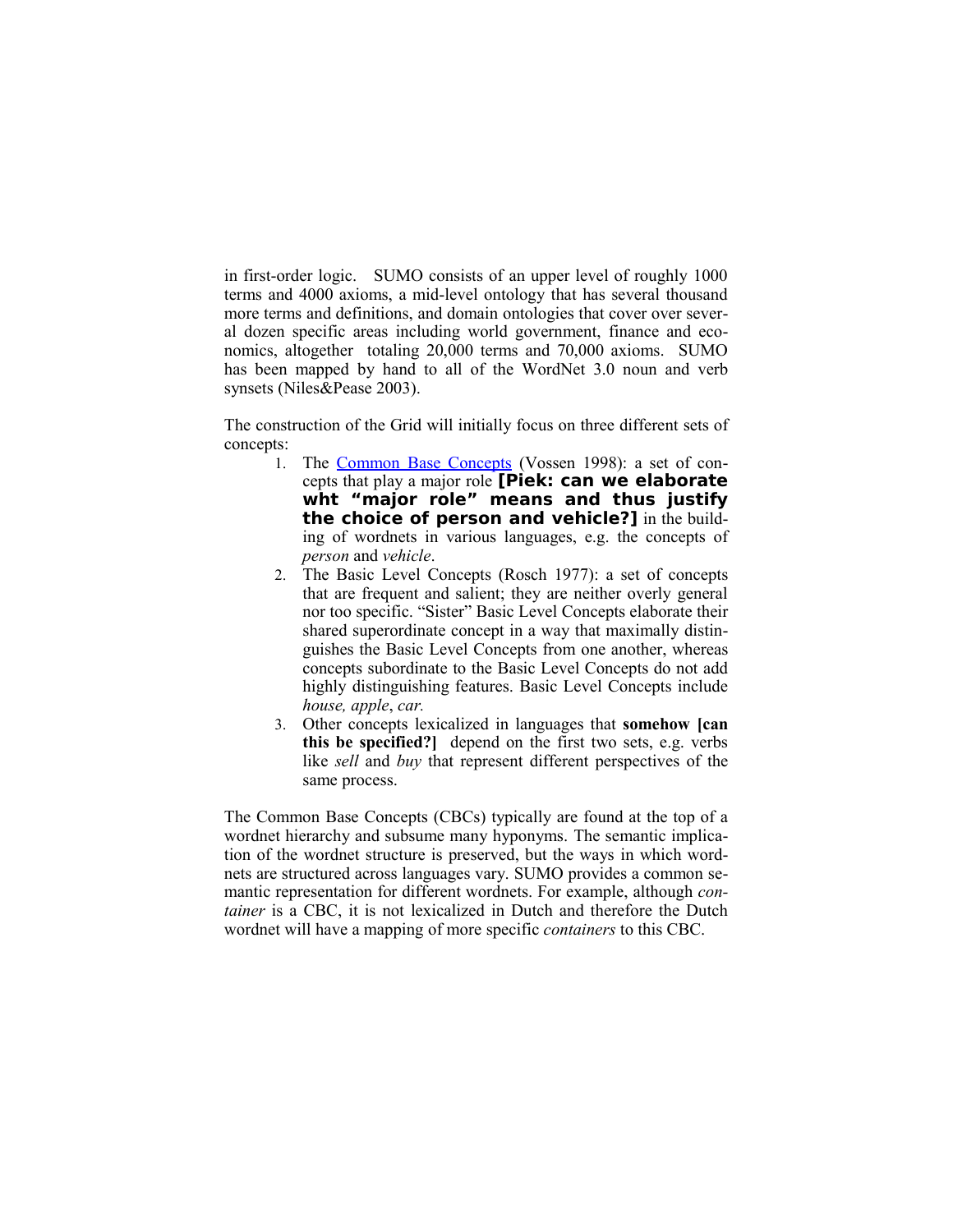The Roschian Basic Level Concepts (BLCs) are expected to be more universally lexicalized. These concepts are well represented in SUMO and that the mappings from wordnets is relatively straightforward, i.e., the appropriate lexemes are labels for equivalent concepts in SUMO (following Fellbaum and Vossen 2007 and Vossen and Fellbaum forthcoming.).

Other areas of the lexicon are likely exhibit language-specific idiosyncracies. Some words may refer to notions that are unique to a given culture; these need to be represented in the ontology. Others idiosyncracies are linguistic in nature, such as gender lexicalization (e.g., male and female professions), aspect lexicalization (different phases of a process), lexicalization of perspectives of the same process, etc.. From an ontological point of view, such lexicalizations do not warrant extensions to the interlingua, but the Grid needs to provide a formal semantic grounding as well as the possibility to relate these lexicalizations cross-linguistically. For example, *teacher* in English is underspecified for gender, whereas some other languages make a gender distinction explicit via distinct lexicalizations. The Grid must provide a mechanism for expressing such lexicalizations in the interlingua through complex mappings to the set of concepts (Fellbaum and Vossen 2007, Vossen and Fellbaum forthcoming.).

The procedure for constructing the Grid will initially focus on the CBCs and the BLCs, which will be expressed in terms of SUMO definitions. We invite people from all language communities to upload synsets from their language to the Grid, so that it will gradually come to be representative for many languages. The Grid will be freely and publicly available, in the spirit of Princeton WordNet. In a later phase, the mapping of other types of concepts to the initial core structure will be examined.

## **References**

- Fellbaum, C. (ed. ) . 1998. WordNet: An Electronic Lexical Database. MIT Press.
- Fellbaum C. and P. Vossen. 2007. "Connecting the Universal to the Specific: Towards the Global Grid", In: Proceedings of [The First In](http://langrid.nict.go.jp/iwic2007/)[ternational Workshop on Intercultural Collaboration](http://langrid.nict.go.jp/iwic2007/) (IWIC 2007), Kyoto, Japan, January 25-26, 2007